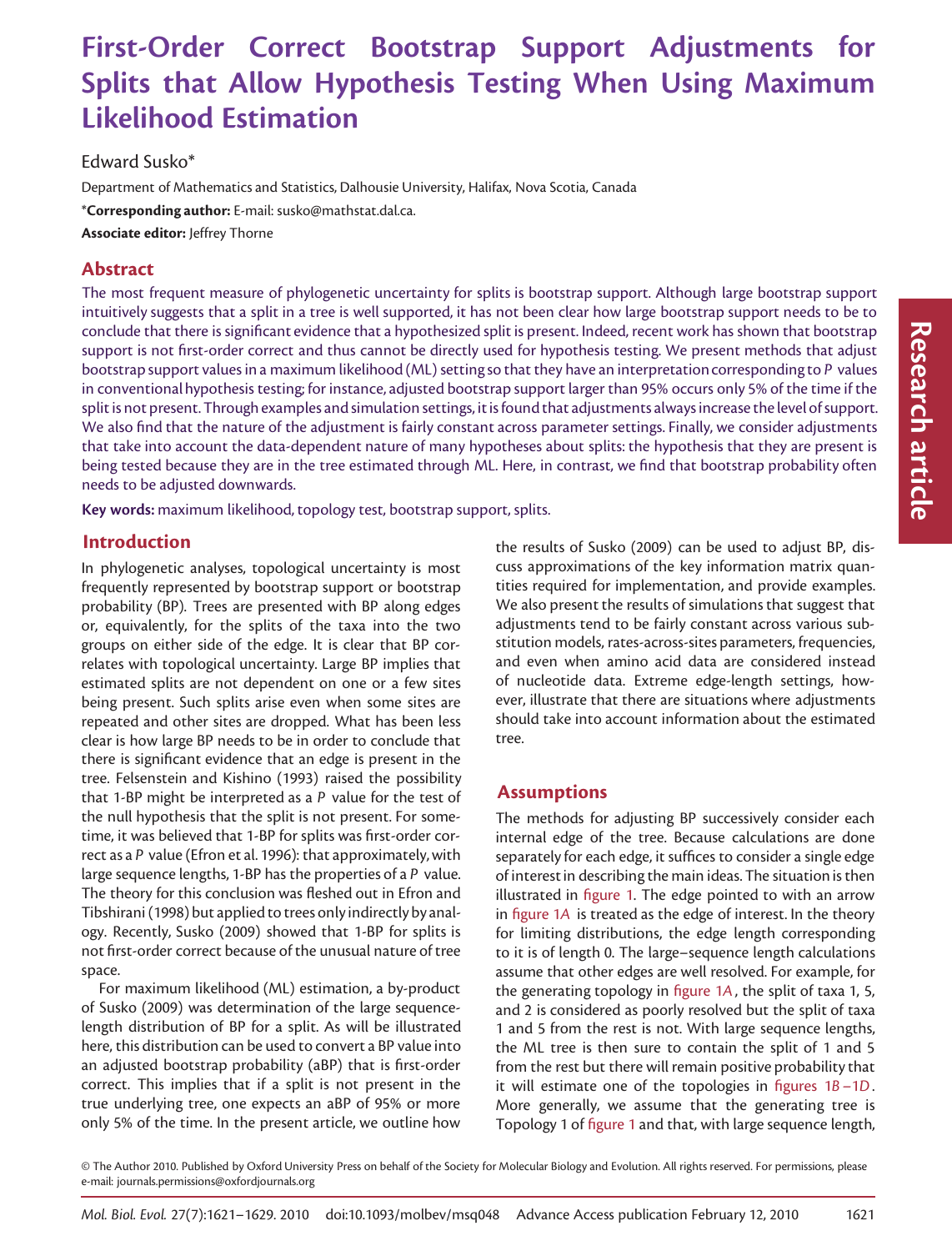

**FIG. 1.** (*A*) The split separating taxa 1, 5, and 2 from the rest is of interest, leading to the three competing topologies in (*B* –*D*), all of which have taxa 1 and 5 separated from the rest. More generally, there are three competing topologies associated with the split of interest, with the subtrees, indicated by triangles, all considered fixed.

all the splits in the subtrees 1–4 are correctly estimated. The competing topologies are then Topologies 1–3.

What is desired here is that 1-aBP has an interpretation as a *P* value. Formally, when calculated under the null hypothesis that the split is not present, the probability that 1-aBP is less than  $\alpha$  should be  $\alpha$ ; for first-order correctness, this interpretation should be approximately correct as sequence length gets large. The restriction that the length of the edge of interest is 0 may seem unusual, but it is consistent with hypothesis testing in more standard settings. For instance, in testing the null hypothesis that a mean is less than or equal to 0, *P* values are calculated assuming that the mean is 0. This is because a mean of 0 is the closest parameter, under the null hypothesis, to the alternative hypothesis space. Similarly here, a tree with zero-length edge of interest, with other edges being well resolved, is at the boundary between the null and alternative hypotheses.

There are trees on a boundary of tree space that satisfy the null hypothesis but have more unresolved edges than just the edge of interest. When the true tree has more than one unresolved edge, the limiting results for BP are likely different than those of Susko (2009), particularly if at least one of the additional unresolved edges neighbors the edge of interest. Because the true tree is unknown, the natural choice is the closest tree to the estimated tree that satisfies the null hypothesis. If the tree has no zero-length edges, the closest tree to it is the one that sets the middle edge to 0 and leaves all other edges unchanged. This can be made formal by considering tree distances like the branch-length distances of Kuhner and Felsenstein (1994) or those defined in Billera et al. (2001).

The model assumed throughout is a conventional continuous-time Markov chain model where evolution is independent and according to the same process across sites. Results do not directly apply to models that allow different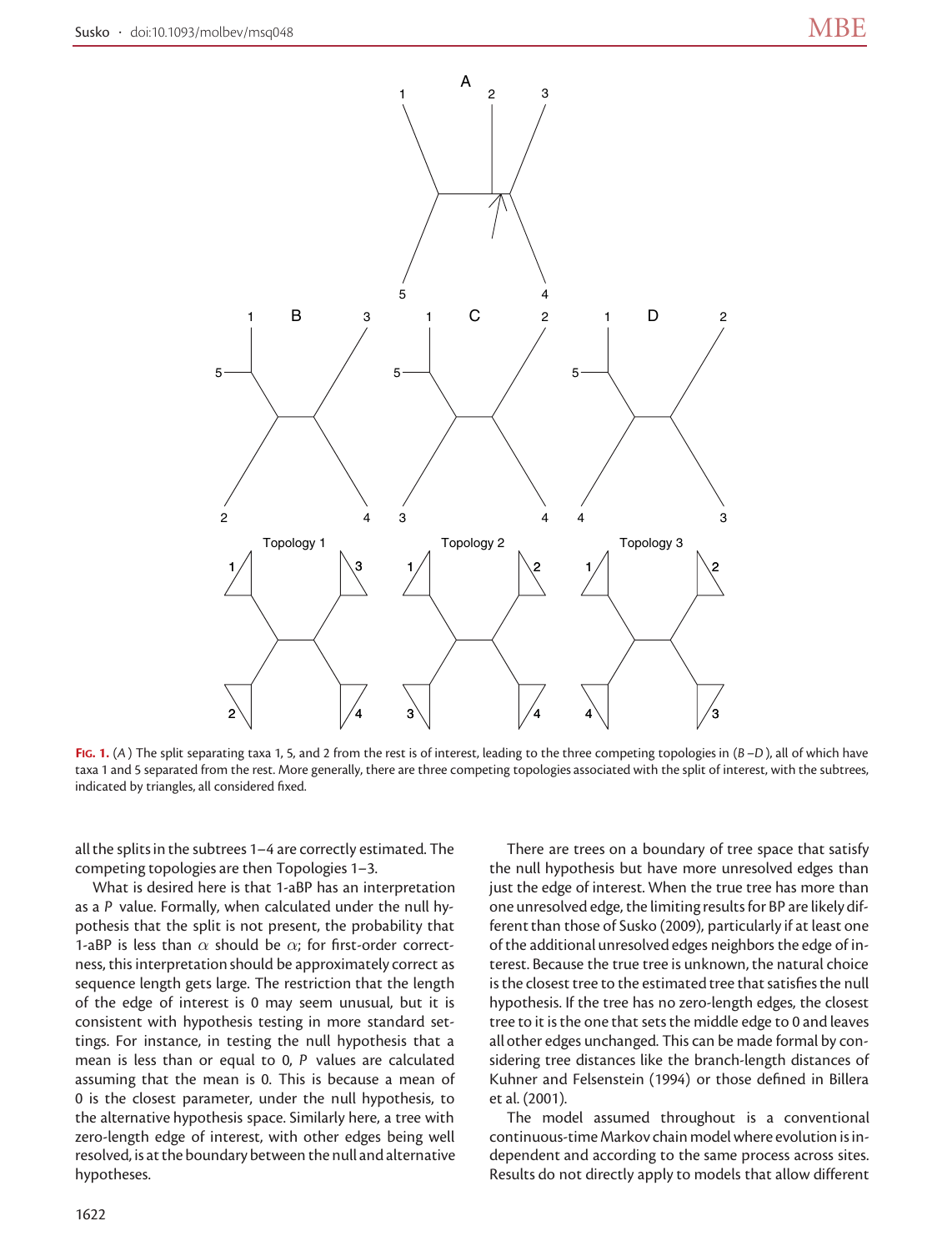processes or dependence across sites, such as models that incorporate protein structure like that of Robinson et al. (2003) and the autocorrelated rates models of Felsenstein and Churchill (1996). Although the result may not apply when differing processes occur at different sites, changes in process that arise in an independent fashion from some distribution are allowed. These include the commonly used gamma rates-across-sites model of Yang (1994) where different rates apply to different sites but arise in an independent fashion from a gamma distribution.

More specifically, for a test of any edge, the assumptions are that the true generating tree contains only that one edge of zero length and that a conventional continuoustime Markov chain describes the process of evolution along edges. The requirement is that derivatives, of any order, of the likelihoods be obtainable and that pattern probabilities be positive. This is assured for any general time reversible (GTR) model where all the rates of exchange and frequencies of characters are positive. It is also assumed that the information matrix or expected second derivative matrix of the negative log-likelihood is invertible. This can easily be checked for any parameter setting and has been true for all cases I have encountered. Finally, it is assumed that for a given topology, edge lengths are identifiable. That is, no two sets of differing edge lengths give the same probabilities for every possible alignment. Chang (1996) shows that equal-rates models are identifiable, and for the gamma rates-across-sites model of Yang (1994), Allman et al. (2008) have established identifiability.

#### **Notation**

In order to present the methods and discuss issues of implementation, we need to recall the notation of Susko (2009). Let  $l(\mathbf{t}_{0} ; j)$  denote the likelihood for topology *j* in figure 1. Here  $t_0$  denotes the true generating edge lengths for the tree. We will denote the first partial derivatives of the log likelihood,  $l(\mathbf{t}; j)$  evaluated at  $\mathbf{t}_0$ , as  $S_j$  and  $\mathbf{S}_e$ , where  $\mathbf{S}_e$  is a row vector giving the partial derivatives with respect to all the external edges and  $S_i$  denotes the derivative at the middle edge of interest. Since edge-lengths are always restricted to be positive, the derivative *Sj* is only well-defined when limits are taken from above. Nevertheless, the same rules of differentiation can be applied to find it. Also, because the middle edge is of length 0, the  $S_e$  components are the same regardless of which topology *j* is used to calculate them.

The information matrix that determines the distribution of BP is decomposed as

$$
\left[\begin{array}{cc} l_{\rm e} & l_{\rm j\, \rm e}^{\rm T} \\ l_{\rm j\, \rm e} & l_{\rm j} \end{array}\right].\tag{1}
$$

All the entries give the expected values of −1/*n* multiplied by the matrix of second partial derivatives of the loglikelihood, where *n* is the number of sites. For **I**<sub>e</sub>, these are second partial derivatives for external edges (all edges other than the edge of interest)

$$
[l_{e}]_{kl} = -E \left[ \frac{\partial^2}{\partial t_k \partial t_l} l(t_0; j) \right] / n, \qquad (2)
$$

where  $t_k$  and  $t_l$  are the k th and *l* th external edge. Similarly,

$$
[I_{je}]_l = -E \left[ \frac{\partial^2}{\partial t_j \partial t_l} l(t_0; j) \right] / n \tag{3}
$$

gives the second partial derivative for the length of the edge of interest and the *l*th external edge. The final entry

$$
I_j = -E\left[\frac{\partial^2}{\partial t_j^2}l(t_{0j}j)\right] / n \tag{4}
$$

gives the second derivative for the middle edge length.

Let  $p_k(t; j)$  denote the probability of site pattern k calculated for topology *j* using edge lengths *t*. Note that because  $t_0$  contains a zero-length edge of interest,  $p_k(t_0; j)$ , which we will denote as  $p_k$ , is the same no matter which topology *j* is used. The key variance–covariance matrix used for calculation of the distribution of BP is

$$
\begin{aligned} [\Sigma^c]_{ij} = & \left[ l_i^c \cdot l_j^c \right]^{-1/2} \\ & \times \left[ \sum p_k^{-1} \frac{\partial}{\partial t_i} p_k(t_0; i) \frac{\partial}{\partial t_j} p_k(t_0; j) - I_{ie} l_e^{-1} I_{je}^T \right]. \end{aligned} \tag{5}
$$

Here partial derivatives are being taken with respect to lengths of the edge of interest for the two topologies *i* and *j* . The values  $I_i^c$  and  $I_j^c$  are defined through

$$
I_j^c = I_j - I_{j\,\mathrm{e}} I_{\mathrm{e}}^{-1} I_{j\,\mathrm{e}}^T
$$

Finally, we define the standardized score for the *j*th topology as

$$
V_{jn}^{c} = [I_j^{c}]^{-1/2} [S_j - I_{j e} I_e^{-1} S_e^{T}], \qquad (6)
$$

which are the key summary statistics that determine the ML topology.

#### **Bootstrap Support Probability Calculation**

The details of the limiting properties of BP are given in Susko (2009) but the basic ideas can be outlined as follows. It turns out that, up to terms that become small for large sequence length, the difference in maximized likelihoods is determined by the standardized scores in equation (6). Specifically, the difference in maximized log-likelihoods for topologies*j* and *k* is

$$
l(\hat{\mathbf{t}}_j; j) - l(\hat{\mathbf{t}}_k; k) \approx [V_{jn}^c]^2 / \{V_{jn}^c \geq 0\}/2
$$

$$
- [V_{kn}^c]^2 / \{V_{kn}^c \geq 0\}/2, \qquad (7)
$$

where the notation  $I\{x \geq 0\}$  indicates a value that is 1 or 0 according to whether  $x \ge 0$  or not. What we see is that topology *j* will have a larger likelihood than topology  $k$  if  $V_{jn}^c \geqslant 0$  and  $V_{jn}^c \geqslant V_{kn}^c$ . Thus,  $j$  will give the estimated topology if, in addition,  $V_{jn}^{\tilde{c}}\geqslant 0$  and  $V_{jn}^{\tilde{c}}\geqslant V_{kn}^{\tilde{c}}$ , for all other topologies *k* .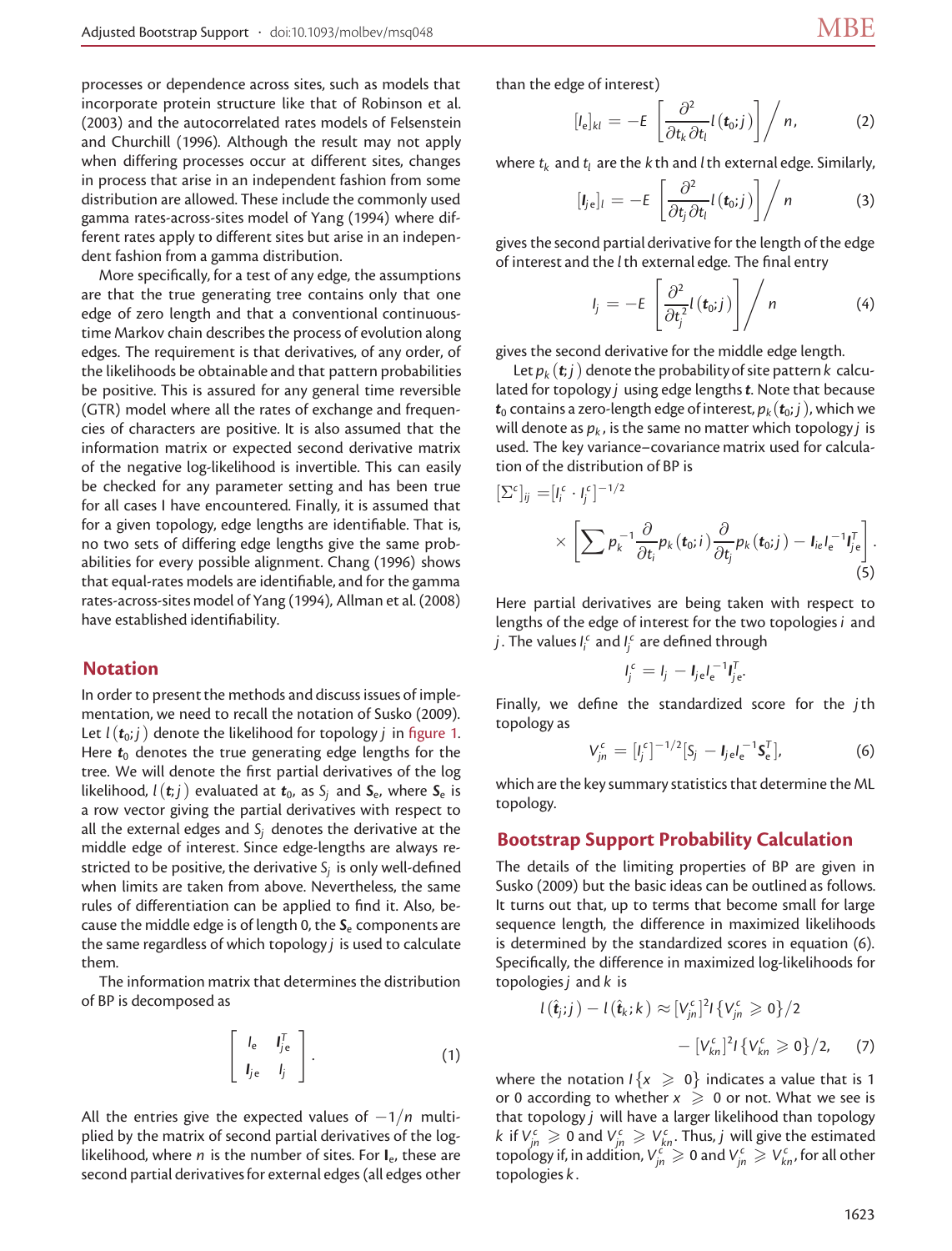Although the standardized score vector,  $V_n^c$ , is determined from an alignment, for large sequence lengths, it has an approximate normal distribution with mean **0** and variance–covariance matrix <sup>Σ</sup>*<sup>c</sup>* : a *<sup>N</sup>*(**0**, Σ*<sup>c</sup>* ) distribution. Equation (7) indicates that, for large sequence lengths, the ML estimate of the topology is determined by the standardized scores. Thus, in terms of the relevant quantities for tree determination, random generation of an alignment from the true tree is approximately the same as random generation of  $V_n^c$  from a  $N(\mathbf{0}, \Sigma^c)$  distribution.<br>For a fixed alignment, the large sequen

For a fixed alignment, the large sequence-length approximations to the bootstrap distribution mirror the approximations above. In a similar fashion, the difference in likelihoods for topologies*j* and *k* , for a bootstrap alignment, is approximated by equation (7) but with the entries of  $V_n^c$ being replaced by those of  $V_n^c$ , the standardized score for the bootstrap alignment. Although the standardized score vector,  $V_n^c$ <sup>\*</sup>, is determined from a bootstrap alignment, it too has an approximate normal distribution. The variance– covariance matrix for this normal distribution is still Σ*<sup>c</sup>* but the mean is  $V_n^c$ ; it depends upon the alignment that bootstrapped data are generated from. Equation (7) indicates that, for large sequence lengths, the ML estimate of the topology for the bootstrapped sample is determined by the standardized scores,  $V_n^c$ . Thus, in terms of the relevant quantities for tree determination, random generation of a bootstrap alignment from a fixed alignment depends on the fixed alignment only through its standardized scores  $\boldsymbol{V}^c_n$ and is approximately the same as random generation of  $\boldsymbol{V}^{c^*_{n}}_{n}$ from a  $N(\mathbf{V}_n^c, \Sigma^c)$  distribution.<br>As a consequence of the

As a consequence of the approximations discussed above, we can obtain the probability of observing BP larger than *x* for the *j*th topology through the following steps:

- 1. Generate a large number of trivariate random vectors *V*<sub>1</sub>, ..., *V*<sub>*B*</sub> from a *N*( $\mathbf{0}$ ,  $\Sigma^c$ ) distribution.<br>For each *V*<sub>b</sub>, BP for the *i* th split is appro
- 2. For each  $V_b$ , BP for the *j* th split is approximated by the probability that  $[V_b^*]_j$  is the largest element of  $V_b^*$ , given that at least one of the  $V_i^*$  is positive. This probability is that at least one of the  $\boldsymbol{V}^*_b$  is positive. This probability is  $\mathsf{calculated}\ \mathsf{for}\ \mathsf{V}^*_b\ \mathsf{having}\ \mathsf{a}\ N\big(\mathsf{V}_b,\Sigma^c\big).$  The proportion of BP  $\geq x$  among cases
- 3. The proportion of  $BP \geq x$  among cases where at least one component of *V<sup>b</sup>* was positive gives an approximation to the probability that BP is at least as large as *x* under the null hypothesis that the split is not present.

## **Adjusted Bootstrap Support**

To convert BP to a first-order correct *P* value, we can use the distribution of BP. The quantity aBP that we use is the limiting probability, under the null hypothesis, of BP being larger than the actual observed BP obtained for the split of interest. It can be calculated through Steps 1–3 above for any *x* . The idea here is similar to Beran (1988) where it was shown that transforming a test statistic into a new test statistic by substituting it into its large-sample distribution function can often give a more precise uniform distribution approximation to the resulting *P* values. Here, we seek not a more precise approximation but that 1-aBP be interpretable as a *P* value for large sequence lengths.

Let  $F(x)$  denote the limiting cumulative distribution of  $BP: F(x) = P(BP \leq x)$ . Because, in the limiting distribu-<br>tion. BP is a continuous probability transformation of a multion, BP is a continuous probability transformation of a multivariate normal random vector (see Step 2 of the previous section),  $F(x)$  will be a continuous distribution function. The quantity aBP can be expressed in terms of  $F(x)$  as

$$
aBP = 1 - F(BP). \tag{8}
$$

A continuous cumulative distribution function, like *F* , has an increasing inverse function: there is a function *F* <sup>−</sup><sup>1</sup> with the property that if  $y = F(x)$ , for  $0 \le y \le 1$ , then  $F^{-1}(x) = y$ . Because it is increasing.  $F(x) < y$  if and only  $F^{-1}(x) = y$ . Because it is increasing,  $F(x) < y$  if and only if  $x < F^{-1}(y)$ . Thus, if *x* <  $F^{-1}(y)$ . Thus,

$$
P(1 - aBP < \alpha) = P(F(BP) < \alpha) \\
= P(BP < F^{-1}(\alpha)) \\
\approx F(F^{-1}(\alpha)) = \alpha,
$$

which establishes that, for large sequence lengths, 1-aBP can be interpreted as a *P* value.

#### **Approximation Issues**

The calculation of aBP requires the information matrix in equation (1). This matrix is calculated by taking expectations at the true generating edge lengths  $t_0$ . In practice, this is not possible because the true edge lengths are unknown. However, with large sequence lengths, the distribution is still approximately correct if  $t_0$  is replaced by the estimated edge lengths for each external edge and 0 for the internal edge. A second practical difficulty is that expectations require summation over all possible site patterns. For nucleotide data and a small number of taxa, this is feasible. For instance, with eight taxa, there are 65,536 patterns to sum over. With larger numbers of taxa or amino acid data, however, the number of patterns make exact calculation infeasible. Approximation of the information matrix can be accomplished in two ways. Both approaches involve replacing expectations of the second partial derivatives in equations (2)–(4) by observed values for some data set. For instance, in equation (4), the expectation is replaced by  $-\frac{\partial^2}{\partial t_j^2}l(\hat{\bf{t}};j)/n$  for a data set.<br>This devicative are be surveyed as This derivative can be expressed as

$$
-\sum_{k}\hat{p}_{k}\frac{\partial^{2}}{\partial t_{j}^{2}}\log[p_{k}(\hat{\boldsymbol{t}}_{0};j)],
$$

where  $\hat{t}_0$  indicate the ML edge lengths but with the middle edge set to 0. In addition,  $\hat{p}_k$  is the proportion of times the pattern  $k$  arose in the data set. Because  $\hat{\boldsymbol{t}} \approx \boldsymbol{t}_0$  for large sequence lengths, if  $\hat{p}_k \approx p_k$ , this should give a good approximation to equation (4). The two approaches differ in the data set used.

- 1. Simulation: Generate a large number of sites from the fitted model. This approach will allow one to approximate equations (2)–(4) arbitrarily well because the  $\hat{p}_k$  can be made arbitrarily close to the  $p_k$ .
- 2. Observed information:Use the data that were used to fit the model. The resulting matrix is sometimes referred to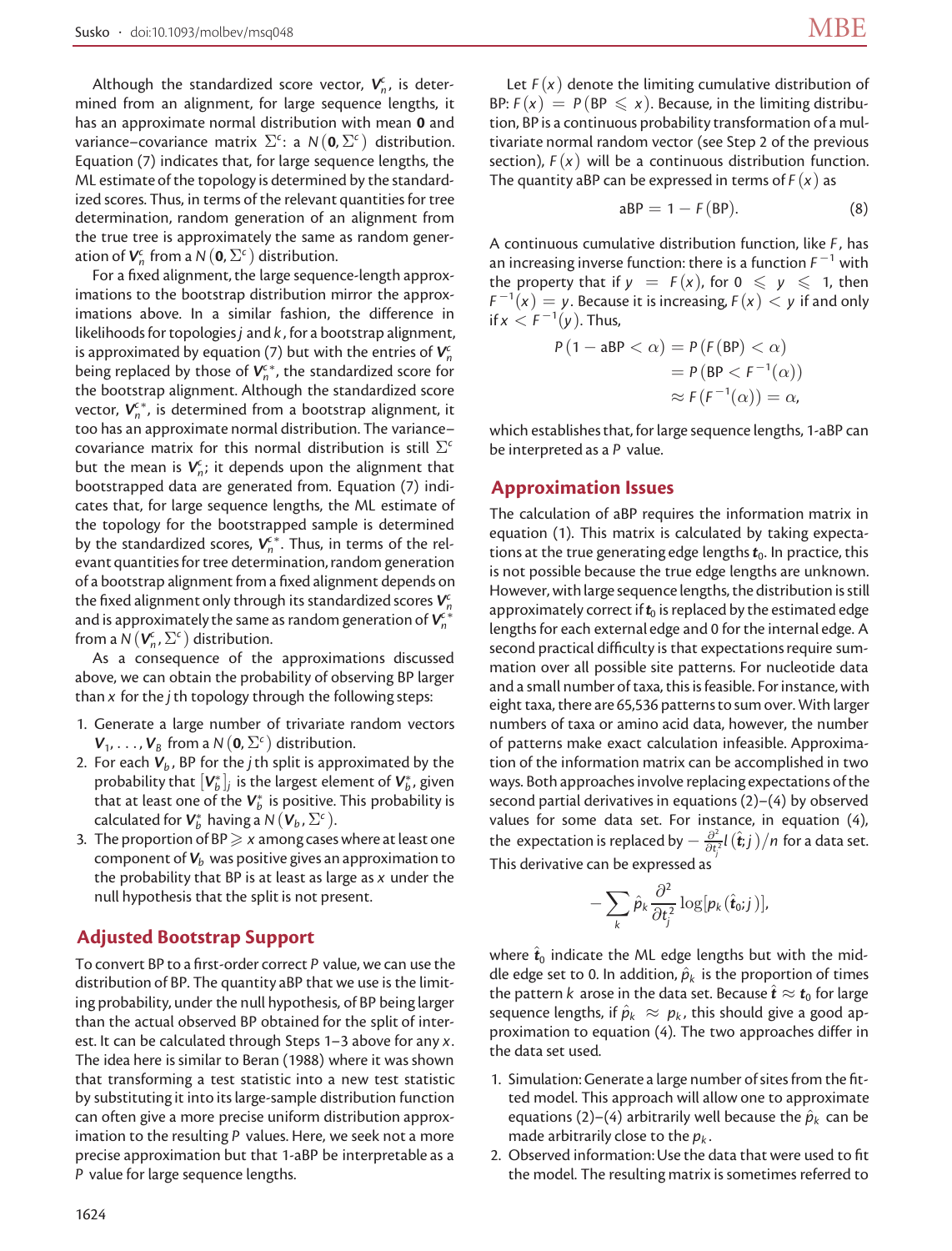**Table 1.** BP, aBP, and aBPo (aBP using the observed information matrix) for the Three Splits from the HIV Data That Did Not Have 100% BP.

| Split                 | BP(%) | aBP(%) | aBPo(%) |  |
|-----------------------|-------|--------|---------|--|
| A1,B,D A2,E1,E2       | 76    | 90     | 90      |  |
| A2,B,D A1,E1,E2       | 14    | 31     | 31      |  |
| A1, A2   B, D, E1, E2 | 10    | 25     | 25      |  |

as the observed information matrix. In theory, if the data are consistent with the model, this should give a good approximation. Moreover, in the derivations in Susko (2009), it was often the case that the quantities  $(2)$ – (4) were obtained as approximations to the observed information matrix rather than the other way around, suggesting that the observed information matrix might actually give better approximations to the distribution of BP.

Large-sample properties are preserved using either the first or the second approach which suggests that they should generally give similar results. A number of studies have been conducted in other contexts to compare the performance of variance estimates based on observed and expected information matrices. Efron and Hinkley (1978) show that variances determined from observed information provide better approximations to conditional variances and thus often are better at constructing confidence intervals with appropriate coverage properties both conditionally and unconditionally. Wang et al. (2002) consider the variance estimation of additional model parameters in a phylogenetic setting; in their case, a transition/transversion parameter and a substitution rate. Although they find comparable performance in some settings, they find that, particularly when edge-length estimation is not adjusted for, variances based on expected information tend to be closer to actual variances.

#### **Examples**

We now consider some examples. In all of these,  $B=10,000$ normal variates were generated to obtain aBP values. The package PAML (Yang 1997, 2007) was used for ML fitting, and 1,000 bootstrap samples were used to obtain BP values.

As a first example, we consider the HIV data set considered previously in Goldman et al. (2000). It has six homologous sequences, each with 2,000 sites from the *gag* and *pol* genes for isolates of HIV-1 subtypes. There are two *A* subtypes *A*1 and *A*2, two *E* subtypes *E* 1 and *E* 2, and *B* and *D* subtypes. We fit trees with a GTR model, observed frequencies as stationary frequencies and eight rate categories in a gamma rates-across-sites model. The subtypes *B* and *D* grouped together with 100% BP as did *E* 1 and *E* 2. The only significant uncertainty is how the *A*1 and *A*2 subtypes split with the rest. There are three possibilities that are listed in table 1 along with BP and aBP values.

It is valuable to contrast the results with those of Goldman et al. (2000). They used the SOWH test, named after the authors, Swofford et al. (1996), that originally described it. For the HIV data, this is roughly the same as

**Table 2.** BP, aBP, and aBPo (aBP using the observed information matrix) for Three Splits from the Mammalian Mitochondrial Data. The Labeling Scheme Is *H* = *Homo sapiens* (human), *P* = *Phoca vitulina* (harbor seal), *B* = *Bos taurus* (cow), *O* =*Oryctolagus cuniculus* (rabbit), *M* = *Mus musculus* (mouse), and *D* = *Didelphis virginiana* (opossum).

| <b>Split</b> | BP(%) | aBP(%) | aBPo(%) |  |  |
|--------------|-------|--------|---------|--|--|
| MD OHBP      | 94    | 99     | 98      |  |  |
| OMD   HBP    | 51    | 73     | 73      |  |  |
| HMD OBP      | 40    | 64     | 64      |  |  |

that a particular split in table 1 is correct. The particular hypothesis considered in Goldman et al. (2000) is that the correct tree is the one that groups the two *A* subtypes together: *A*1, *A*2|*E* 1, *E* 2, *B* , *D*. The *P* value from the SOWH test for this hypothesized split is 0.002. In contrast, the aBP value for the split grouping the *A* subtypes is 25%. Alternatively, the *P* value for the test of the hypothesis that the split is not present is 0.75. There is no significant evidence against this hypothesis. The main reason for the difference in conclusions is that SOWH tests whether there is significant evidence "against" the split, whereas small 1-aBP provides significant evidence "for" a split. Considering the split *A*1, *B* , *D*|*A*2, *E* 1, *E* 2, 1-aBP is 0.10, giving a borderline failure to reject the hypothesis that some other split might be correct. Thus, the overall conclusion from aBP is that no one of the three alternative splits is strongly supported enough to draw a firm conclusion.

The next example that we consider is the mammalian mitochondrial data considered previously in Shimodaira and Hasegawa (1999) and Goldman et al. (2000). The amino acid alignment had 3,414 sites and 6 taxa. Using the labeling scheme of Shimodaira and Hasegawa (1999), these are  $H =$  *Homo sapiens* (human),  $P =$  *Phoca vitulina* (harbor seal), *B* = *Bos taurus* (cow), *O* = *Oryctolagus cuniculus* (rabbit), *M* = *Mus musculus* (mouse), and *D* = *Didelphis virginiana* (opossum). ML fits were obtained using the mtREV model (the general time-reversible model for mtDNA-encoded proteins of Adachi and Hasegawa 1996) with data set frequencies as stationary frequencies and a gamma rates-across-sites model with eight rate categories. Because these are amino acid data, the number of possible site patterns is large (6.4  $\times$  10<sup>7</sup>). Thus, simulation was used with 100,000 sites to approximate expected information matrices. Some of the resulting values of BP and aBP are given in table 2.

The split of cow and harbor seal from the rest had BP of 100%. The aBP for the split of opposum and mouse from the rest is 99% providing significant evidence that this is a correct split. This leaves as uncertain the relative placements of rabbit and human. The aBP values for the two choices are given in table 2 as 73% and 64% indicating insufficient support for resolution of these relative placements. The conclusions are consistent with the conclusions of the Shimodaira-Hasegawa and Kishino-Hasegawa tests reported in Shimodaira and Hasegawa (1999) but differ from the conclusions of the SOWH reported in Goldman et al. (2000) who rejected the tree ( $P$  value  $<$  0.001) with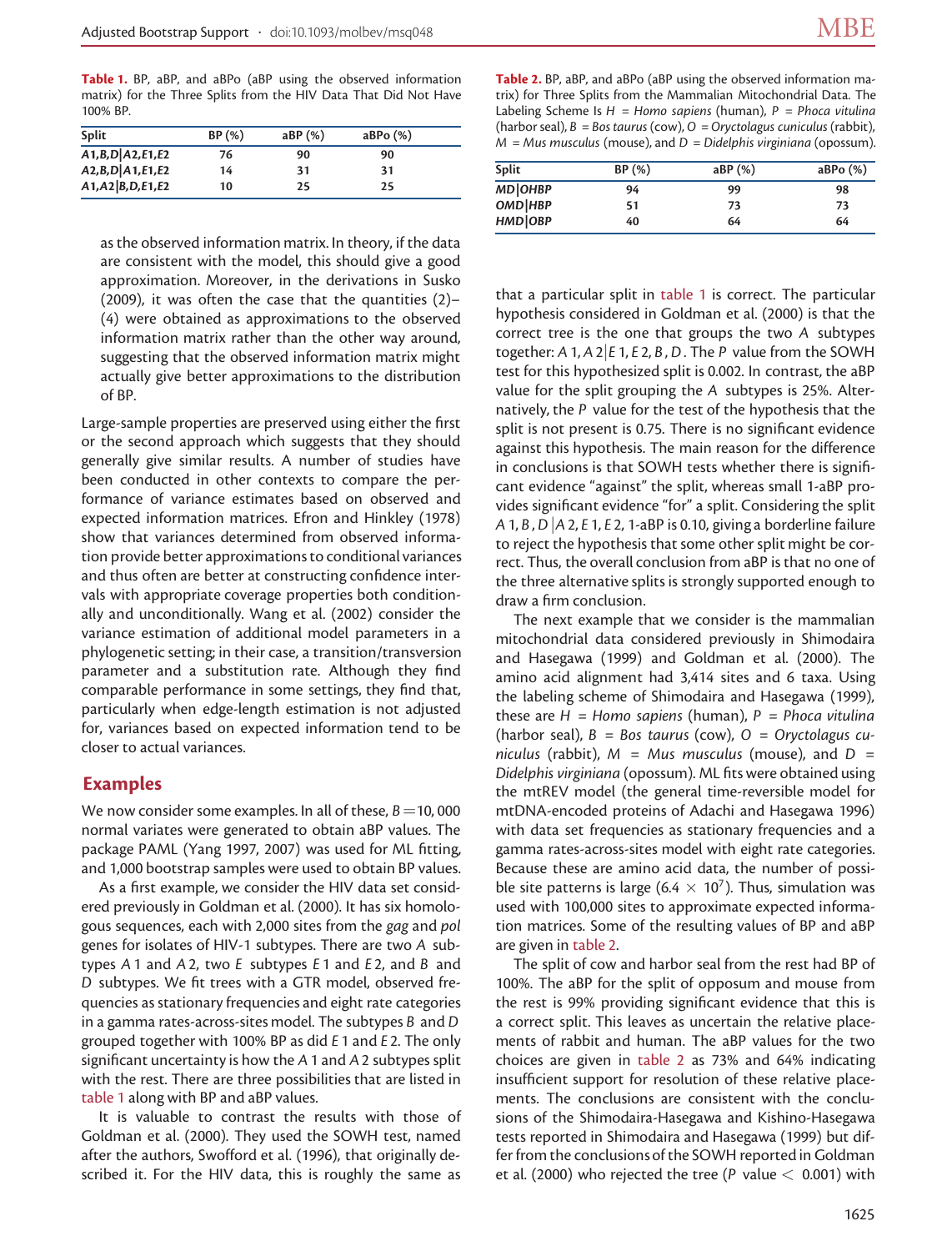

**FIG. 2.** The ML Chlamydomonadales topology with interior edge labels, ordered from left to right: BP, aBP, and aBP with an additional ML adjustment. For ease of illustration, internal edges were taken as all equal and larger than terminal edges. Internal edges without labels had 100% BP.

the split grouping rabbit, seal, and cow together and the split from human, mouse, and opposum.

The final example considers 17 taxa coming from an analysis of the Chlamydomonadales clade reported in Lewis et al. (2005). The alignment had 3,341 nucleotide sites from combined 18S and 28S ribosomal genes. We repeated the analysis with an Hasegawa–Kishino–Yanomodel (Hasegawa et al. 1985) with data set frequencies as stationary frequencies and eight rate categories in the gamma rates-across-sites distribution. The ML tree is given in figure 2 with BP and aBP. Although there are onlyfour character states in this case, the larger number of taxa make exact information matrix calculation infeasible. Simulated data were used to approximate the information matrix with 100,000 sites. Once again, aBP and aBP based on the observed information gave similar values. Based upon the aBP values, two of the six splits with BP less than 100% are significant at the 5% level. In Lewis et al. (2005), it was reported that all the splits had Bayesian posterior probabilities larger than 0.93. Although the adjustment to BP brings these values closer to the posterior probabilities, it does not bring them close enough for them to be truly comparable.

# **Adjustment for ML Estimation of a Split**

In principle, the hypotheses of interest should be data independent. In many phylogenetic studies this is the case. For instance, the Coelomata and Ecdysozoa hypotheses of Dopazo H and Dopazo J (2005) were the consequence of inconclusive prior studies, and tree fitting was done to test these hypotheses. In practice, however, it is quite common that an ML tree will be presented with BP and that some of the splits considered would not have been a priori hypotheses. In this case, a hypothesis about splits is data dependent: it is being considered because it is in the ML tree, which depends on the same data being used to test the hypothesis. The limiting results for BP are not applicable in such cases as they assume a fixed split as a hypothesis. For instance, for a fixed split, theory predicts that under the null hypothesis that it is not present, BP will be less than 10% more than 20% of the time. Although this makes sense for a fixed split of interest, it is unlikely that such a split will be in the ML tree when its BP is less than 10%. The theory presented in Susko (2009) can be adjusted to accommodate the datadependent nature of the hypothesis.

The argument for Steps 1–3, giving probabilities for BP, indicates that BP for the *j*th topology is well approximated by the probability that  $V_j^{c*}$  is nonnegative and larger than the rest of the  $V_i^{c*}$ , where the  $V^{c*}$  have a multivariate *N*( $V_n^c, \Sigma^c$ ) distribution. Here  $V_n^c$  denotes a standardized score (eq. 6) and, with high probability, *i* is the MI split if  $V_n$ score (eq. 6) and, with high probability, *j* is the ML split if *Vnj* is positive and larger than the other entries of  $V_n$ . To obtain the probability of observing BP larger than *x* for the *j*th split, given that it is the ML split, we simply restrict attention to cases where  $V_{ni}$  is positive and larger than the other entries of  $V_n$ :

- 1. Generate a trivariate normal random vectors  $V_1, \ldots, V_B$ from a  $N(\mathbf{0}, \Sigma^c)$  distribution.
- 2. Among cases where  $[V_b]_i$  is positive, and larger than the rest of the entries of  $V_b$ , approximate BP for the *j* th topology as the probability that  $[V_b]_j^*$  is the largest element of  $V^*$ , given that at least one of the  $V^*$ element of  $V_b^*$ , given that at least one of the  $V_b^*$ is positive, where  $V_b^*$  is generated from a  $N(V_b, \Sigma^c)$ <br>distribution distribution.
- 3. The proportion of  $BP \geq x$  gives an approximation to the probability that BP is at least as large as *x* under the null hypothesis that the split is not present.

The difference between this and the previous method of obtaining the probability of BP larger than *x* is in the restriction imposed in Step 2: we only consider cases where  $[\mathbf{V}_b]_i$ is positive and larger than the rest of the entries of  $V_b$ . In other words, based on the limiting approximations,we only consider cases where topology *j* was the ML topology.

For the HIV data, the ML estimation had only one split with BP less than 100%: the split *A*1, *B* , *D*|*A*2, *E* 1, *E* 2 that had 76% BP and 90% aBP. When correction is made for this being the ML split, however, the aBP is 69%. For the mammalian mitochondrial data, two splits occurred with BP less than 100%. These were the *MD*|*OHBP* splits and*OMD*|*HBP* splits. The BP for these splits were 94% and 51% and the aBP values were 99% and 73%. In contrast, the aBP values after correcting for ML estimation are 95% and 18%. The conclusions remain the same after correction for ML estimation although the relative support has changed substantially. For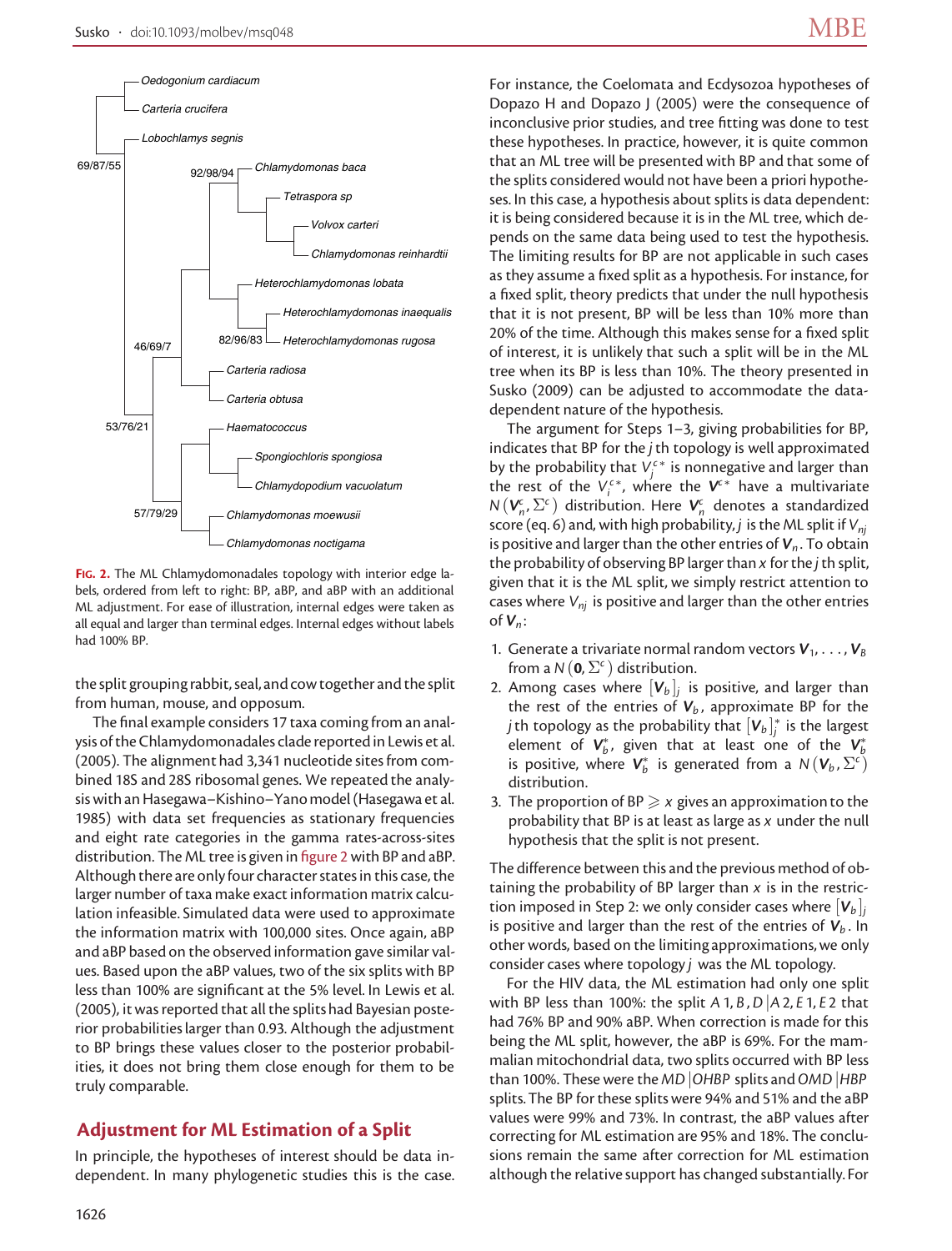| Edge                              | Rate        |                   | <b>BP</b> |          |          |    |    |    |    |    |    |
|-----------------------------------|-------------|-------------------|-----------|----------|----------|----|----|----|----|----|----|
| Lengths                           | Variation   | Data Type         | 10        | 20       | 30       | 40 | 50 | 60 | 70 | 80 | 90 |
| Random                            | Gamma       | Nucleotide        | 25        | 41       | 53       | 64 | 73 | 80 | 87 | 93 | 97 |
| <b>Extreme</b>                    | Gamma       | <b>Nucleotide</b> | 28        | 45       | 58       | 69 | 77 | 85 | 91 | 95 | 98 |
| <b>Extreme</b>                    | Equal rates | <b>Nucleotide</b> | 33        | 52       | 66       | 76 | 84 | 90 | 95 | 98 | 99 |
| <b>Extreme</b>                    | Gamma       | Amino acid        | 27        | 43       | 56       | 67 | 75 | 83 | 89 | 94 | 98 |
| <b>Extreme</b>                    | Equal rates | Amino acid        | 29        | 46       | 60       | 70 | 79 | 86 | 92 | 96 | 99 |
| <b>Adjusted for ML Estimation</b> |             |                   |           |          |          |    |    |    |    |    |    |
| Random                            | Gamma       | <b>Nucleotide</b> | $\bf{0}$  | $\bf{0}$ | $\bf{0}$ | 2  | 15 | 38 | 59 | 77 | 91 |
| <b>Extreme</b>                    | Gamma       | <b>Nucleotide</b> | $\bf{0}$  | $\bf{0}$ | $\bf{0}$ |    | 21 | 45 | 66 | 83 | 94 |
| <b>Extreme</b>                    | Equal rates | <b>Nucleotide</b> | 0         | $\bf{0}$ | っ        | 15 | 38 | 62 | 80 | 91 | 98 |
| <b>Extreme</b>                    | Gamma       | Amino acid        | $\bf{0}$  | $\bf{0}$ | $\bf{0}$ | 3  | 18 | 42 | 62 | 80 | 93 |
| <b>Extreme</b>                    | Equal rates | Amino acid        | $\bf{0}$  | $\bf{0}$ | 0        | 6  | 24 | 49 | 69 | 85 | 95 |

**Table 3.** Median aBP Values (in %) for BP Values of 10%, ... , 90% for Selected Simulation Settings with Four Taxa. The Medians Are Over 1,000 Simulated Values of the Other Parameters in the Model.

the Chlamydomonadales data, only the split with the largest BP (among those with BP less than 100%) is close to significant when adjustment is made for these being the ML splits.

## **Simulations**

In the examples, given a similar value of BP, the adjustments were quite similar across the different examples even though the models being fit, the number of taxa, and even the type of data (amino acid or nucleotide) varied substantially. For instance, the BP of 69% for the Chlamydomonadales data became an aBP of 86%. For the HIV data, the most similar BP of 76% became 90%. For the Chlamydomonadales data, the BPs of 53% and 57% became 75% and 78%. For the mammalian mitochondrial data, a comparable BP of 51% became an aBP of 73%. To investigate further how much variation in adjustments we should expect across parameter settings, we repeatedly simulated parameter settings and obtained the aBP values corresponding to BP values of  $10\%$ ,  $20\%$ ,  $\ldots$ ,  $90\%$ . Note that each of these parameter settings can be thought of as possible ML fits from sequence data because this is the only information from the original data that is required for aBP calculations.

We considered simulations for trees of four and five taxa as well as two from trees with six taxa; one simulation with a split of interest that had three taxa on either side and the other simulation where the split of interest had two taxa on one side and four on the other. We simulated from an F84 model (Felsenstein and Churchill 1996) with nucleotide data and from a JTT model (Jones et al. 1992) for amino acid data. We also considered simulation from a gamma rates-across-sites model and an equal-rates model. Thus, altogether there are 16 simulation settings: 4 trees  $\times$ 2 data types (nucleotide or amino acid)  $\times$  2 rate settings (gamma rates-across-sites or equal-rates). For each of these settings, we randomly generated the remaining parameters 1,000 times. Edge lengths for the tree were independently generated from an exponential distribution with a mean edge length of 0.5. Stationary frequencies were generated from a Dirichlet distribution with all parameters set to 1; this implies a uniform probability density function. In the

nucleotide simulations, an additional *K* parameter giving the transition–transversion ratio is required. This was generated from a uniform distribution with values between 0.1 and 10. For the simulations involving rates across sites, the  $\alpha$  parameter for the gamma model was also generated from a uniform distribution with values between 0.1 and 10.

The results were remarkably consistent across settings. The median aBP values over the 1,000 random generations of other parameters are reported on the first line of table 3 for four taxa, nucleotide data, and a gamma rates-acrosssites model. The medians for the other 16 settings were almost identical. Within a setting, for any given BP, the difference between the 99th percentile and 1st percentile of the aBP values was always less than 5%.

To investigate whether there may be more extreme settings that are likely to show additional variation in aBP values, we fixed edge lengths at more extreme values. Considering the three topologies given in the bottom row of figure 1, the total distance from the split of interest to the terminal nodes in subtrees 1 and 3 were fixed at 2.5. The total distance to terminal nodes in subtrees 2 and 4 was 0.01. aBP was calculated for Topology 2 in the figure.

Once again, within a setting, among the 1,000 random generations, there was little variation: the difference between the 99th percentile and 1st percentile of the aBP values was always less than 5%. Consequently, only median values are reported in table 3. For a given setting of data type (nucleotide or amino acid) or rate variation model (gamma or equal rates), there was little variation across trees and so results are reported for four taxa. We do, however, see variation across data types and rate variation model. In all cases, the more extreme edge-length setting causes an increase in aBP.

As a final setting to consider, we simulated from the Chlamydomonadales topology of figure 2, with 17 taxa. To have taxa separated from the split of interest by a number of internal nodes, the edge with BP of 57% was selected as the edge of interest. Simulation was from an F84 model with a gamma rates-across-sites correction. Edge lengths, stationary frequencies, and *K* parameter were generated as in the four-taxon case. The results were almost identical to the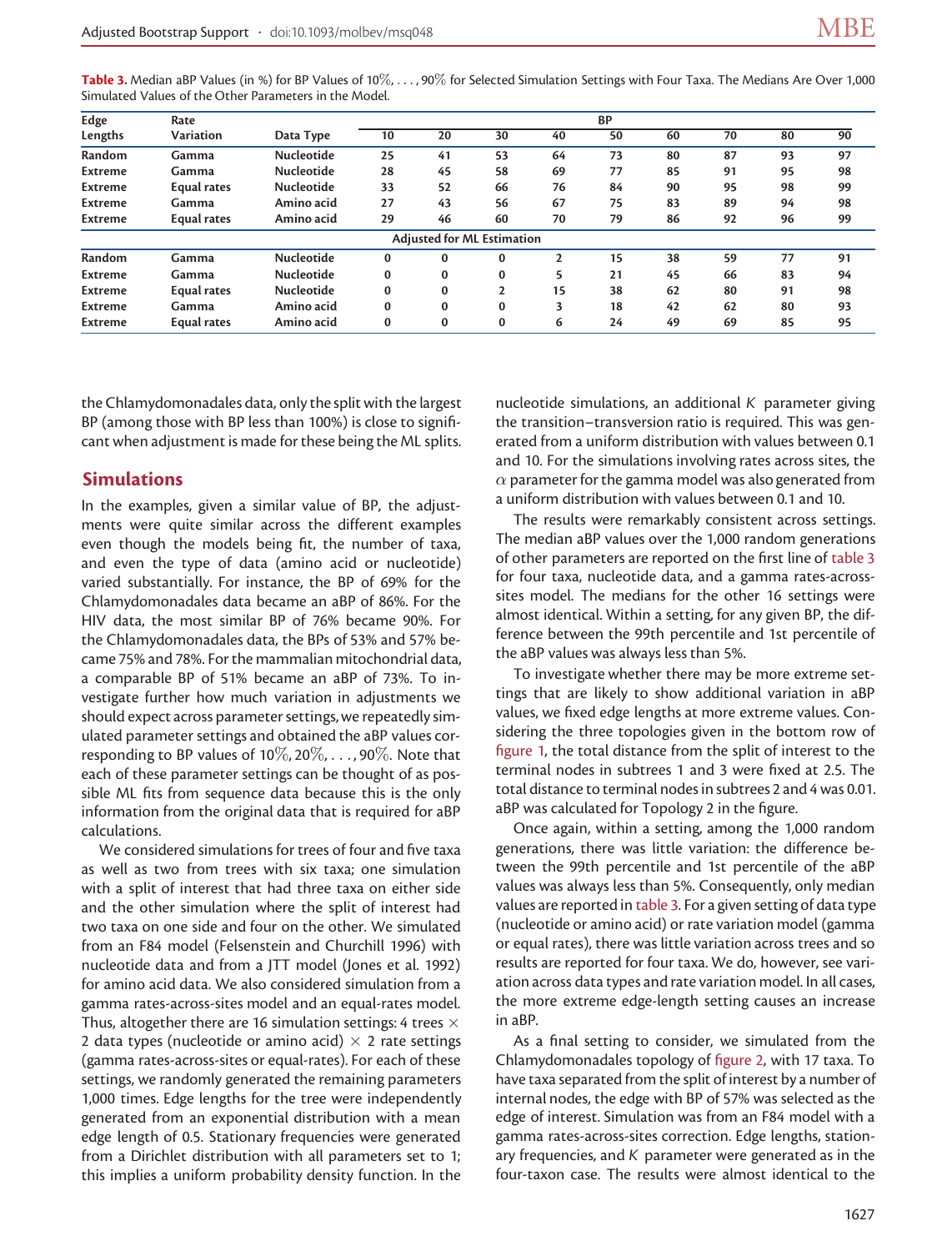random/gamma/nucleotide setting in table 3 for four taxa. As in the four-taxon case, the difference between the 1st and 99th percentile was less than 5%. The median adjusted bootstrap values were within 1% of the values in table 3.

# **Discussion**

The tools presented here provide more interpretable BP values. Software is available at http://www .mathstat.dal.ca/ tsusko. The main program aBPn uses a control file similar to that of the package PAML. The implementation includes a number of widely used nucleotide and amino acid substitution models. The program does not obtain ML estimates or obtain BP for these models, which can be obtained from the packages PHYLIP (Felsenstein 1989, 2004), TREE-PUZZLE (Schmidt et al. 2002), and PAML. Instead, the program takes as input a Newick tree file with BP as labels and outputs a Newick tree file, with the same topology, but with labels changed to aBP values. Because of the similarity of conversion of BP to aBP values across different examples and simulated settings, as a rough approximation to aBP values for models not covered by the software, one might use the median values of the first row of table 3 as a guide. However, as the other rows of table 3 indicate, this may not give appropriate adjustments when there is a mix of long and short branches in the tree.

The limiting results used to adjust BP correspond to a single unresolved edge and, because the true edge lengths are unknown, use the estimated edge lengths for all external edges. With large sequence lengths, the estimated edge lengths will be close to the actual edge lengths and thus will result in first-order correct *P* values. More problematic is the possibility that the null hypothesis is true but there is more than one unresolved edge. The distribution of BP is not currently available in this case, but it is reasonable to expect that it will be different from the distribution with a single unresolved edge. I conjecture that using this limiting distribution would give adjusted BP values larger than the aBP values described here. To see this, consider the extreme case that the generating tree is a star tree. For a given split, because there are so many more possible splits that might arise in the estimated tree, it seems likely that BP will tend to be smaller than if that split were the only unresolved split in the generating tree. This suggests that aBP likely provides a conservative *P* value if, in fact, the true generating tree has multiple unresolved edges; for instance, the probability of obtaining aBP larger than, say, 95% will be less than 5% in such cases.

The aBP values obtained after adjustment for ML estimation differ substantially from those that do not make an adjustment. The distinction between a priori hypothesis and data-dependent hypothesis can get blurry. For instance, in the mitochondrial mammalian data, the split of mouse and opposum from the rest might very well have been an a priori hypothesis of interest that happened to end up in the ML tree. The fact that a split ends up in the ML tree need not imply that an additional adjustment is required. On the other hand, for splits that one is surprised to find in an ML tree, the aBP value adjusted for ML estimation provides a cautionary note on accepting the hypothesis that the split actually is present. Under the hypothesis that it is not present, table 3 indicates that it is not nearly as improbable that one will obtain large BP.

## **Acknowledgment**

I would like to thank Andrew Roger for valuable comments. This research was supported by a Discovery Grant from the Natural Sciences and Engineering Research Council of Canada.

#### **References**

- Adachi J, Hasegawa M. 1996. Model of amino acid substitution in proteins encoded by mitochondrial DNA. *J Mol Evol.* 42:459–468.
- Allman ES, Ané C, Rhodes JA. 2008. Identifiability of a Markovian model of molecular evolution with gamma-distributed rates. *Adv Appl Probab.* 40:229–249.
- Beran R. 1988. Prepivoting test statistics: a bootstrap view of asymptotic refinements. *J Am Stat Assoc.* 83:687–697.
- Billera LJ, Holmes SP, Vogtman K. 2001. Geometry of the space of phylogenetic trees. *Adv Appl Math.* 27:733–767.
- Chang JT. 1996. Full reconstruction of Markov models on evolutionary trees: Identifiability and consistency. *Math Biosci.* 137:51–37.
- Dopazo H, Dopazo J. 2005. Genome-scale evidence of the nematodearthropod clade. *Genome Biol.* 6:R41.
- Efron B, Halloran E, Holmes S. 1996. Bootstrap confidence levels for phylogenetic trees. *Proc Natl Acad Sci. U S A* 93:7085–7090.
- Efron B, Hinkley DV. 1978. Assessing the accuracy of the maximum likelihood estimator: observed versus expected Fisher information. *Biometrika* 65:457–487.
- Efron B, Tibshirani R. 1998. The problem of regions. *Ann Stat.* 26: 1687–1718.
- Felsenstein J. 1989. PHYLIP—phylogeny inference package (version 3.2). *Cladistics* 5:164–166.
- Felsenstein J. 2004. PHYLIP (phylogeny inference package). Version 3.6. Distributed by the author. Seattle (WA): Department of *Genome Sciences*, University of Washington.
- Felsenstein J, Churchill GA. 1996. A hidden Markov model approach to variation among sites in rate of evolution. *Mol Biol Evol.* 13:93–104.
- Felsenstein J, Kishino H. 1993. Is there something wrong with the bootstrap on phylogenies? A reply to Hillis and Bull. *Syst Biol.* 42: 193–200.
- Goldman N, Thompson JP, Rodrigo AG. 2000. Likelihood-based tests of topologies in phylogenetics. *Syst Biol.* 49:652–670.
- Hasegawa M, Kishino H, Yano T. 1985. Dating of the human-ape splitting by a molecular clock of mitochondrial DNA. *J Mol Evol.* 22:160–174.
- Jones DT, Taylor WR, Thornton JM. 1992. The rapid generation of mutation data matrices from protein sequences. *Comput Appl Biosci.* 8:275–282.
- Kuhner MK, Felsenstein J. 1994. A simulation comparison of phylogeny algorithms under equal and unequal evolutionary rates. *Mol Biol Evol.* 11:459–468.
- Lewis PO, Holder MT, Holsinger KE. 2005. Polytomies and Bayesian phylogenetic inference. *Syst Biol.* 54:241–253.
- Robinson DM, Jones DT, Kishino H, Goldman N, Thorne JL. 2003. Protein evolution with dependence among codons due to tertiary structure. *Mol Biol Evol.* 20:1692–1704.
- Schmidt HA, Strimmer K, Vingron M, von Haesler A. 2002. TREE-PUZZLE: maximum likelihood phylogenetic analysis using